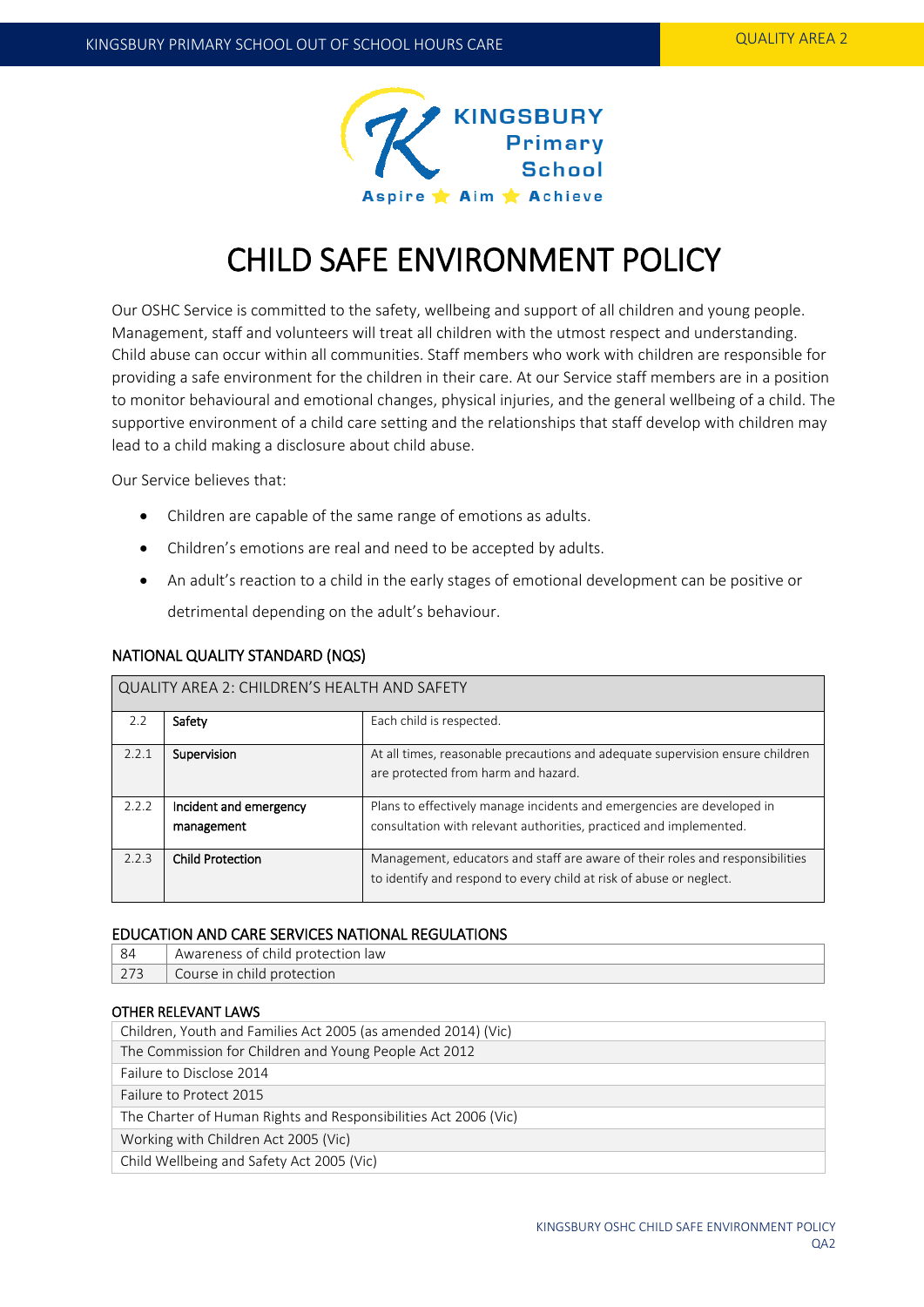Family Law Act 1975

#### RELATED POLICIES

- Interactions with Children
- Physical Environment
- Code of Conduct
- **•** Human Resources
- **•** Governance

#### PURPOSE

All educators, staff and volunteers are committed to identifying possible risk and significant risk of harm to children and young people at our OSHC Service. We understand our duty of care to protect children from all types of abuse and adhere to our legislative obligations at all times.

We aim to implement effective strategies to assist in ensuring the safety and wellbeing of all children. Our Service will act in the best interest of the child, assisting them to develop to their full potential in a secure and caring environment by:

- Promoting the safety of children.
- Preventing child abuse.
- Ensuring effective processes are in place to respond to and report allegations of child abuse.
- Creating and maintaining a child safe environment under the National Quality Standard.

#### **SCOPE**

This policy applies to children, families, staff, management and visitors of the Service.

## WHAT IS ABUSE?

Child abuse is any action towards a child or young person that harms or puts at risk their physical, psychological or emotional health or development. Child abuse can be a single incident or can be a number of different incidents that take place over time.

In Victoria abuse is classified into seven types:

- 1. Physical abuse
- 2. Sexual abuse
- 3. Grooming
- 4. Emotional or psychological harm
- 5. Neglect
- 6. Family violence
- 7. Children exhibiting inappropriate sexual behaviour.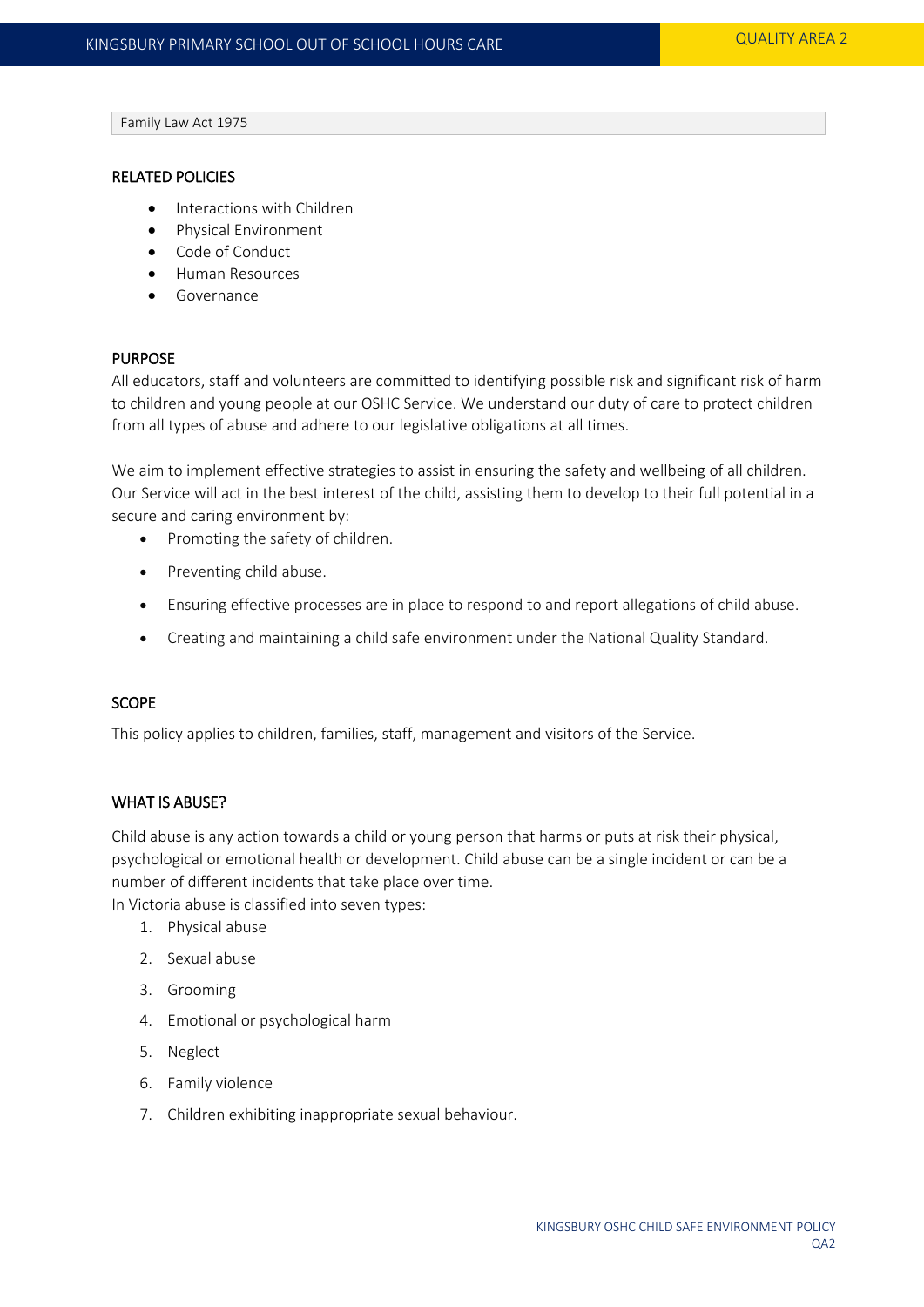#### **DEFINITIONS**

Maltreatment refers to non-accidental behaviour towards another person, which is outside the norms of conduct and entails a substantial risk of causing physical or emotional harm. Behaviours may be intentional or unintentional and include acts of omission and commission. Specifically *abuse* refers to acts of commission while *neglect* refers to acts of omission. Note that in practice the terms child abuse and child neglect are used more frequently than the term child maltreatment.

Significant harm refers to circumstances causing concern for the safety, welfare and wellbeing a child or young person present to a significant extent. This means it is sufficiently serious to warrant a response by a statutory authority irrespective of the family's consent. What is significant is not minor or trivial and may reasonably be expected to produce a substantial and demonstrably adverse impact on the child's or young person's safety, welfare, or wellbeing.

Reasonable grounds refer to the need to have an objective basis for suspecting that a child may be at risk of abuse and neglect based on:

- First hand observation of the child or family.
- What the child, parent, or other person has disclosed.
- What can reasonably be inferred based on observation, professional training and/or experience that causes the mandated reporter to believe the child has been abused or is likely to be abused.
- Signs of physical or sexual abuse leading to the belief that the child has been abused.

Failure to disclose refers to the failure of a mandated reporter who has reasonable belief that a child under 16 has had a sexual offence committed to them by an adult to make a report to the police.

Failure to protect refers to a person of authority in the organisation who has the power or responsibility, but who negligently fails to reduce or remove the threat of substantial risk of child sexual abuse.

Mandatory Reporting is the legislative requirement for selected classes of people to report suspected child abuse and neglect to government authorities. In Victoria, mandatory reporting is regulated by the *Children, Youth and Families Act 2005* (Vic) ss. 162, 182, 184 (CYFA).

## MANDATORY REPORTERS

Mandatory reporters are people who deliver the following services, wholly or partly, to children as part of their paid or professional work. Under the CYFA mandated reporters include:

- Doctors
- Nurses
- Teachers (including early childhood teachers)
- School principles
- Police

According to the CYFA mandated reporters must make reports if they form a belief based on reasonable grounds that a child is in need of protection because:

- The child's basic physical or psychological needs are not being met or are at risk of not being met.
- The parents or other caregivers have not arranged and are unable or unwilling to arrange for the child to receive necessary medical care.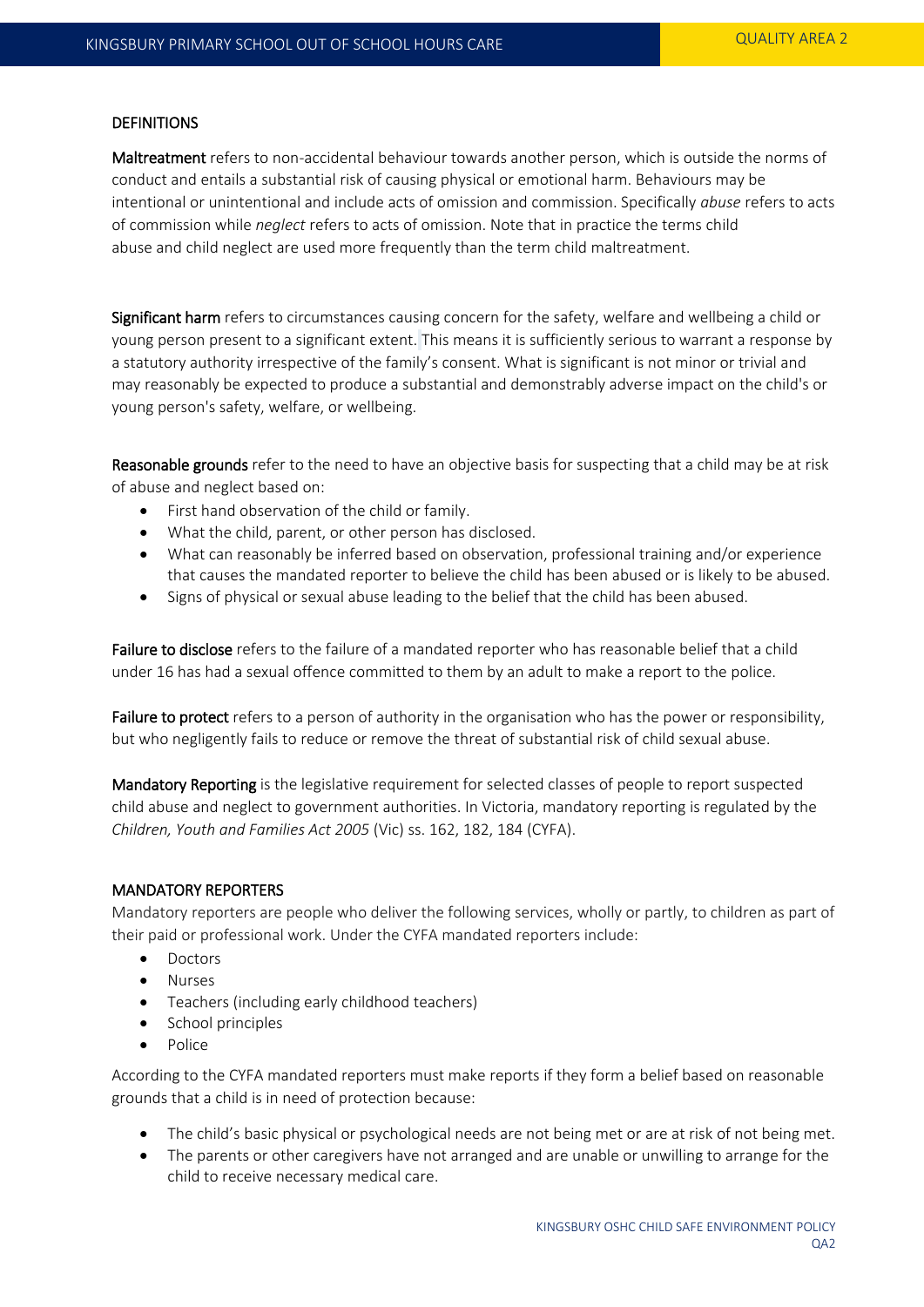- The parents or other caregivers have not arranged and are unable or unwilling to arrange for a school age child to receive an education.
- The child has been or is at risk of being physically or sexually abused or ill-treated.
- The child is living in a household where there have been incidents of domestic violence and they are at risk of serious physical or psychological harm.
- The parent's or other caregiver's behaviour means the child has suffered or is at risk of suffering serious psychological harm.

To form a belief the reporter must be aware of matters that lead them to reasonably believe that a child is in need of protection.

#### 'PROTECT' CHILD SAFE STANDARDS

From 1<sup>st</sup> January 2016 all early childhood services are required to comply with the Child Safe Standards. These standards aim to drive continuous improvement, by raising awareness and assisting organisations to create and maintain child safe environments.

## The Standards

To create and maintain a child safe organisation, each early childhood service must have in place:

Standard 1: Strategies to embed an organisational culture of child safety, including through effective leadership arrangements.

Standard 2: A child safe policy or statement of commitment to child safety.

Standard 3: A code of conduct that establishes clear expectations for appropriate behaviour with children.

Standard 4: Screening, supervision, training and other human resources practices that reduce the risk of child abuse by new and existing personnel.

Standard 5: Processes for responding to and reporting suspected child abuse.

Standard 6: Strategies to identify and reduce or remove risks of child abuse.

Standard 7: Strategies to promote the participation and empowerment of children.

#### The Principles

Three overarching principles are embedded into each standard to ensure that organisations are aware of and consider that some groups of children and young people may be particularly vulnerable, and may face extra challenges in reporting abuse. These principles are:

- Promoting the cultural safety of Aboriginal children,
- Backgrounds,
- Promoting the safety of children with a disability.

The Child Safety Standards are embedded into the policies and procedures of the Service.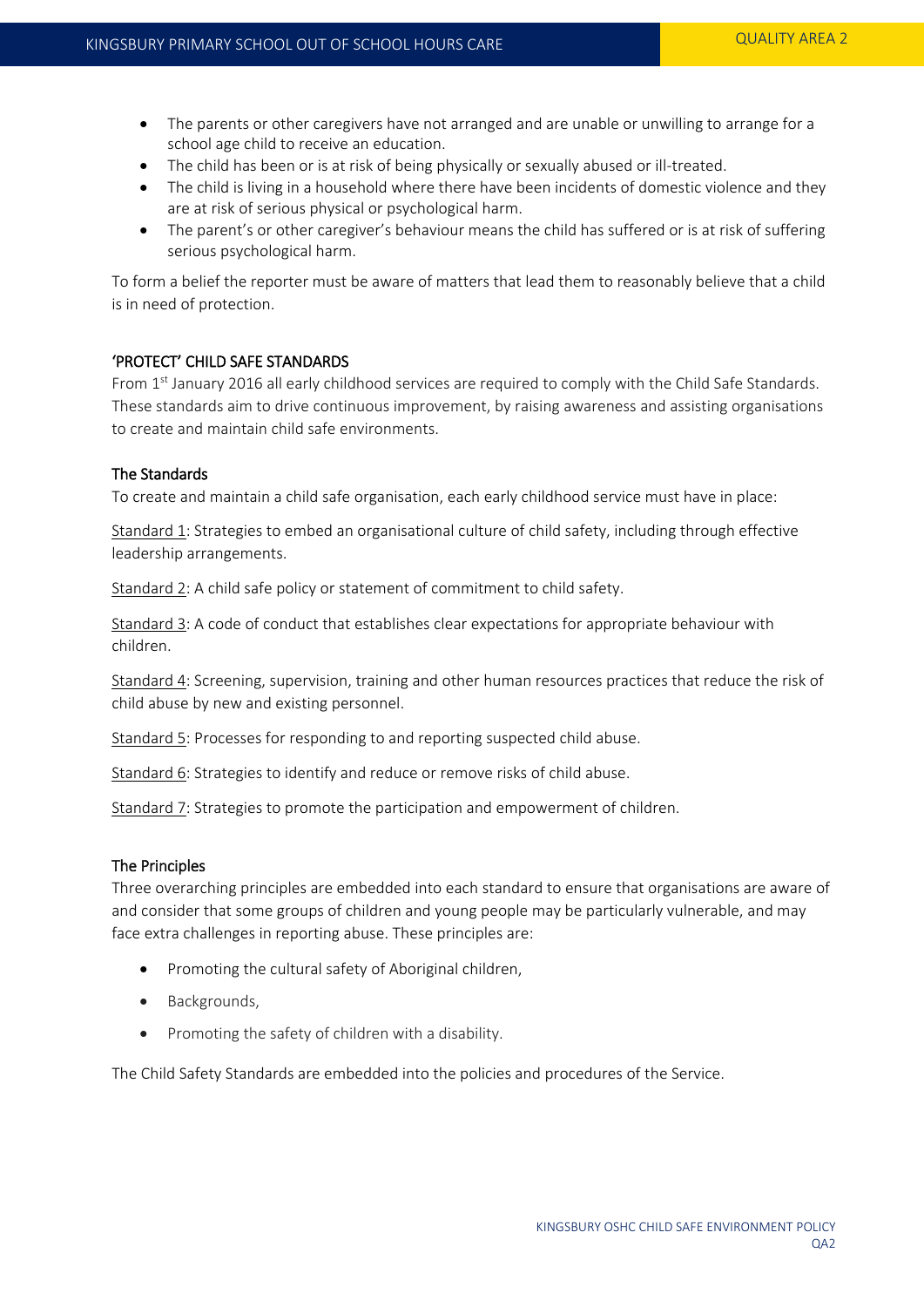#### IMPLEMENTATION

Our Service strongly opposes any type of abuse against a child and endorses high quality practices in relation to protecting children. To ensure best practice, all educators will complete approved Child Protection training certified by a registered training organisation. They will continue to keep up to date, by completing Child Protection Awareness Training annually.

## NOTE: The reporter is not required to prove that abuse has occurred.

#### Management/Nominated Supervisor will ensure:

- The Nominated Supervisor of the Service and any certified supervisor in day-to-day charge of the Service have successfully completed a course in child protection approved by the Regulatory Authority.
- All employees and volunteers are:
	- o Clear about their roles and responsibilities regarding child protection.
	- o Aware of their requirements to immediately report cases where they believe a child is at risk of significant harm to the appropriate authority.
	- o Aware of the indicators showing a child may be at risk of harm or significant risk of harm.
- To provide training and development for all educators, staff and volunteers in child protection
- To provide educators with a reporting procedure and professional standards to safeguard children and protect the integrity of educators, staff and volunteers.
- To validate a Working with Children Check for all educators, staff and volunteers unless the person meets the criteria for exemption from a WWCC. See exemption information at [http://www.workingwithchildren.vic.gov.au/home/about+the+check/who+needs+a+check/e](http://www.workingwithchildren.vic.gov.au/home/about+the+check/who+needs+a+check/exemptions/) [xemptions/](http://www.workingwithchildren.vic.gov.au/home/about+the+check/who+needs+a+check/exemptions/)
- To provide access to relevant acts, regulations, standards and other resources to help educators, staff and volunteers meet their obligations.
- Records of abuse or suspected abuse are kept in line with our Privacy and Confidentiality Policy.
- To notify the Child Protection Services within 30 days of becoming aware of any allegations and convictions for abuse or neglect of a child made against an employee or volunteer and ensure they are investigated, and appropriate action taken.
- To notify Child Protection Services of details of employees against whom relevant disciplinary proceedings have been completed or people whose employment has been rejected because of a risk identified in employment screening processes.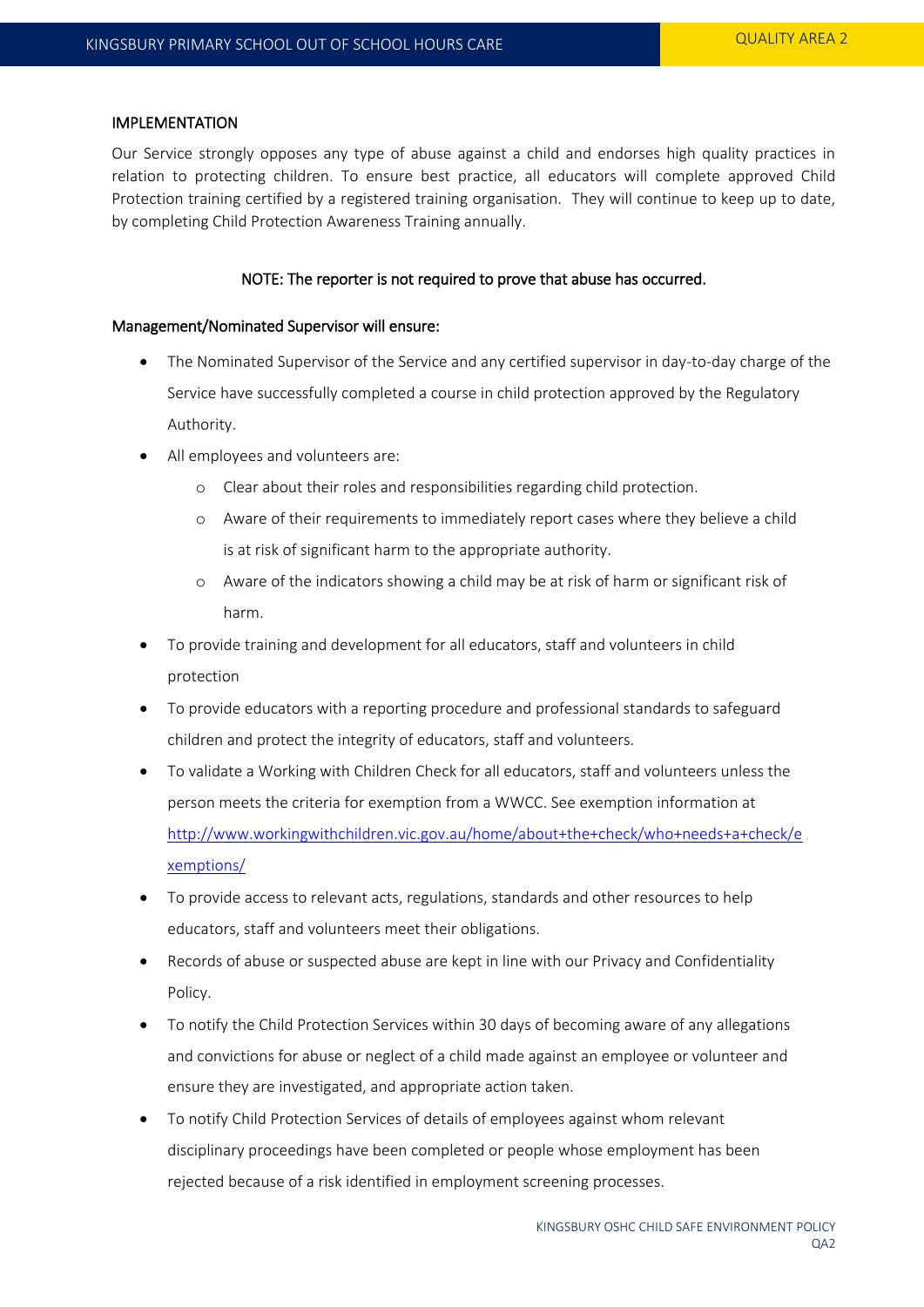- To notify the regulatory authority as soon as practicable of any incident where you reasonably believe that physical and/or sexual abuse of a child has occurred or is occurring while the child is being educated and cared for by the Service.
- To notify the regulatory authority as soon as practicable of any allegation that sexual or physical abuse of a child has occurred or is occurring while the child is being educated and cared for by the Service.

#### Accusations against Educators

Accusations of abuse or suspected abuse against educators, staff members, and volunteers, the Nominated Supervisor or Approved Provider are treated in the same way as allegations against other people. Reports will be made to the Child Protection Helpline where a child is at risk of significant abuse by a person at the Service. If the Supervisor is involved in the abuse, then the Approved Provider or most senior educator will assist in notifying the Child Protection Helpline. Where the offence requires immediate police action, the police will be called on 000.

#### Educators will:

- Be able to recognise indicators of abuse.
- Respect what a child discloses, taking it seriously and follow up their concerns.
- Allow children to be part of decision-making processes where appropriate.
- Comprehend they are Mandatory Reporters under the legislation and report any situation where they believe on reasonable grounds a child is at risk of significant harm to the Police on 000, Child Protection Crisis Line on 132 278, and/or local Child Protection office (see end of policy for contact details) as appropriate.
- Be able to contact Child FIRST, which also help Mandatory Reporters identify the level of risk to a child and whether to report the risk to the Child Protection Service.
- Contact the police on 000 if there is an immediate danger to a child and intervene instantly if it is safe to do so.
- Promote the welfare, safety and wellbeing of children at the Service.
- Prepare precise records recording exactly what happened, conversations that took place and what you observed to contribute to the investigations of abuse or suspected abuse by the Child Protection Crisis Line, local Child Protection office, or dealings with referral agencies.
- Understand that allegations of abuse or suspected abuse against them are treated in the same way as allegations of abuse against other people.

#### DOCUMENTING A SUSPICION OF HARM

If educators have concerns about the safety of a child, they will: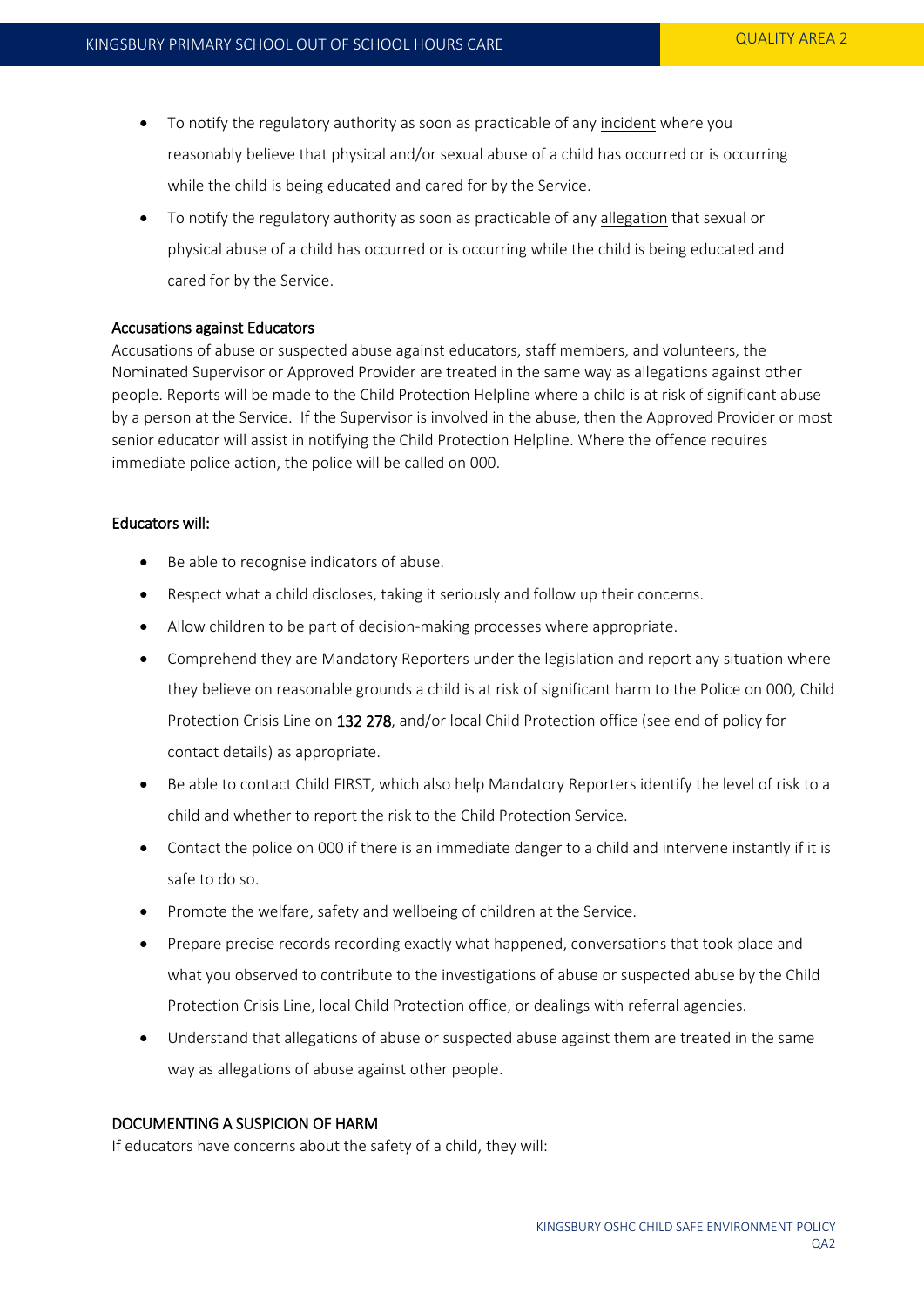- Record their concerns in a non-judgmental and accurate manner as soon as possible. This is to be done in the red "personal staff log" book located in the locked cabinet in the OSHC office.
- Record his or her own observations as well as precise details of any discussion with a parent (who may for example explain a noticeable mark on a child).
- Not endeavour to conduct their investigation.
- Document as soon as possible so the details are accurately apprehended including:
	- o Time, date and place of the suspicion,
	- o Full details of the suspected abuse, and
	- o Date of report and signature.

# DOCUMENTING A DISCLOSURE

A disclosure of harm emerges when someone, including a child, tells you about harm that has happened or is likely to happen. When a child discloses that he or she has been abused, it is an opportunity for an adult to provide immediate support and comfort and to assist in protecting the child from the abuse. It is also a chance to help the child connect to professional services that can keep them safe, provide support and facilitate their recovery from trauma. Disclosure is about seeking support and your response can have a great impact on the child or young person's ability to seek further help and recover from the trauma.

# When receiving a disclosure of harm, the Service will:

- Remain calm and find a private place to talk.
- Reassure the child or young person it is right to tell.
- Let the child or young person take his or her time.
- Let the child or young person use his or her own words.
- Accept the child or young person will disclose only what is comfortable and recognise the bravery/strength of the child for talking about something that is difficult.
- Not promise to keep a secret.
- Tell the child/person they have done the right thing in revealing the information but that they'll need to tell someone who can help keep the child safe.
- Only ask enough questions to confirm the need to report the matter because probing questions could cause distress, confusion and interfere with any later enquiries.
- Not attempt to conduct their own investigation or mediate an outcome between the parties.
- Use the Kingsbury Primary School Incident Report template to document as soon as possible so the details are accurately captured including:
	- o Time, date and place of the disclosure,
	- o 'Word for word' what happened and what was said, including anything they said and any actions that have been taken,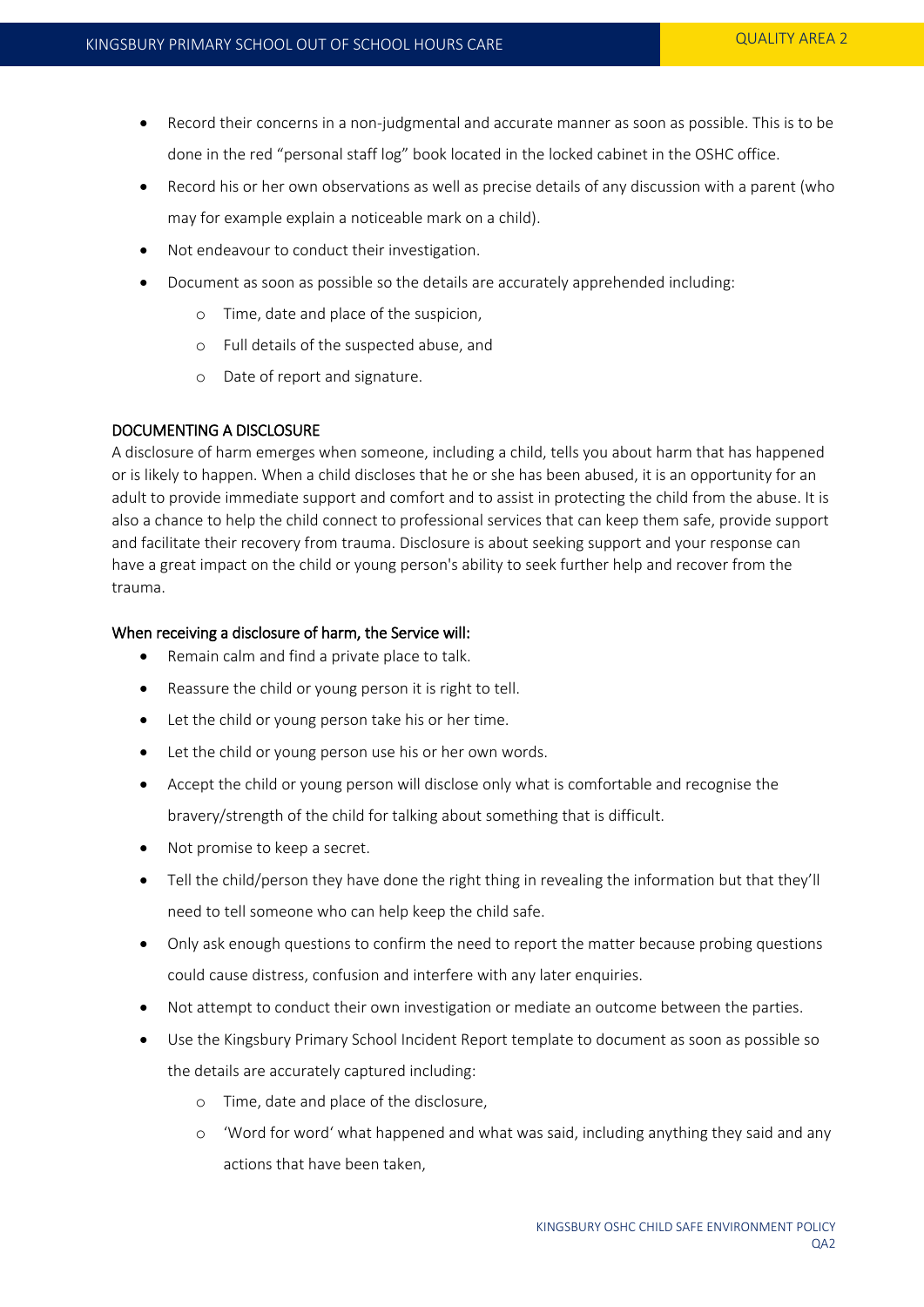- o Date and sign the report.
- Not confront the perpetrator.

## Confidentiality

It is important that any notification remains confidential, as it is vitally important to remember that no confirmation of any allegation can be made until the matter is investigated. The individual who makes the complaint should not inform the person they have made the complaint about. This ensures the matter can be investigated without prior knowledge and contamination of evidence.

## Protection for reporters

Reports made to Child Protection Services are kept confidential. However, a law enforcement agency may access the identity of the reporter if this is needed in connection with the investigation of an alleged serious offence against a child. Under the *Children Youth and Families Act 2005* (s. 189)*,* if the report is made in good faith:

- It does not constitute unprofessional conduct or a breach of professional ethics.
- The reporter cannot be held legally liable.
- It does not constitute a breach of s. 141 of the *Health Services Act 1988,* or s. 346 of the *Mental Health Act 2014.*
- The reporter is not liable for the eventual outcome of any investigation.

A report is also an exempt document under the *Freedom of Information Act* 1989.

# Confidentiality for reporters

Under ss. 190 and 191 of the CYFA confidentiality is provided for reporters and prevents the name or any information likely to lead to the identification of the reporter to be disclosed unless in very specific circumstances.

The identity of the reporter must remain confidential unless;

- The reporter chooses to inform the child or family of the report.
- The reporter consents in writing to their identity as the reporter being disclosed.
- A court or tribunal decides it need this information in order to ensure the safety and wellbeing of the child.
- A court or tribunal decides that in the interests of justice the evidence needs to be given.

# BREACH OF CHILD PROTECTION POLICY

All educators and staff working with children have a duty of care to support and protect children. A duty of care is breached if a person:

- Does something that a reasonable person in that person's position would not do in a particular situation.
- Fails to do something that a reasonable person in that person's position would do in the circumstances.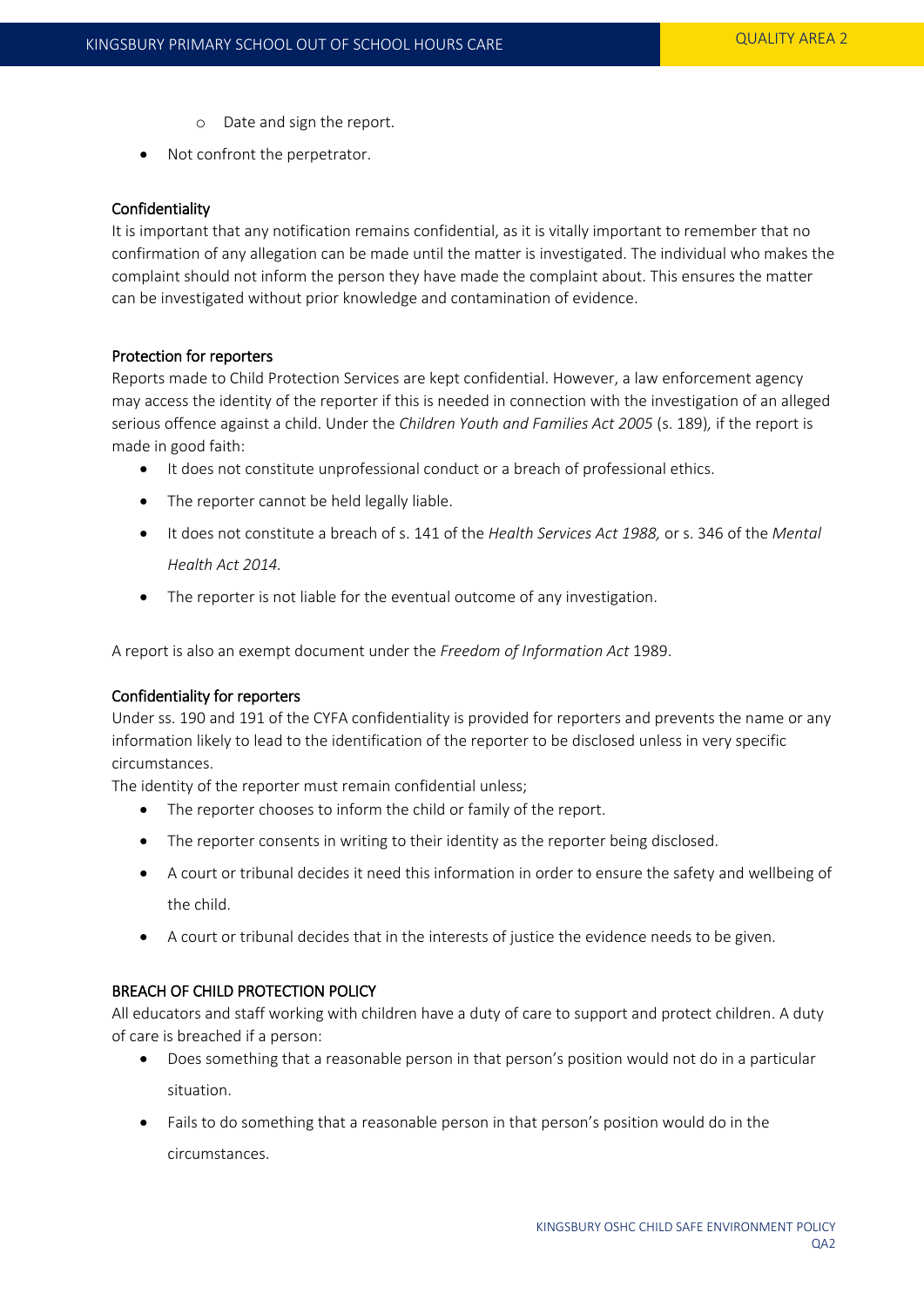Acts or fails to act in a way that causes harm to someone the person owes a duty of care.

## MANAGING A BREACH IN CHILD PROECTION POLICY

Management will investigate the breaches in a fair, unbiased and supportive manner by:

- Discussing the breach with all people concerned will be advised of the process.
- Giving the educator the opportunity to provide their version of events.
- Documenting the details of the breach, including the versions of all parties and the outcome will be recorded.
- Ensuring the matters in relation to the breach are kept confidential.
- Approaching an appropriate outcome which will be decided based on evidence and discussion.

# OUTCOME OF A BREACH IN CHILD PROTECTION POLICY

Depending on the nature of the breach outcomes may include:

- Emphasising the relevant element of the child protection policy and procedure.
- Providing closer supervision.
- Further education and training.
- Facilitating between those involved in the incident (where appropriate).
- Disciplinary procedures if required.
- Reviewing current policies and procedures and developing new policies and procedures if necessary.

## EDUCATING CHILDREN ABOUT PROTECTIVE BEHAVIOUR

Our program will educate children:

- About acceptable and unacceptable behaviour, and what is appropriate and inappropriate contact at an age appropriate level and understanding.
- About their right to feel safe at all times.
- To say 'no' to anything that makes them feel unsafe or uncomfortable.
- About how to use their own knowledge and understanding to feel safe.
- To identify signs that they do not feel safe and need to be attentive and think clearly.
- That there is no secret or story that is too horrific, that they cannot share with someone they trust.
- That educators are available for them if they have any concerns.
- To tell educators of any suspicious activities or people.
- To recognise and express their feelings verbally and non-verbally.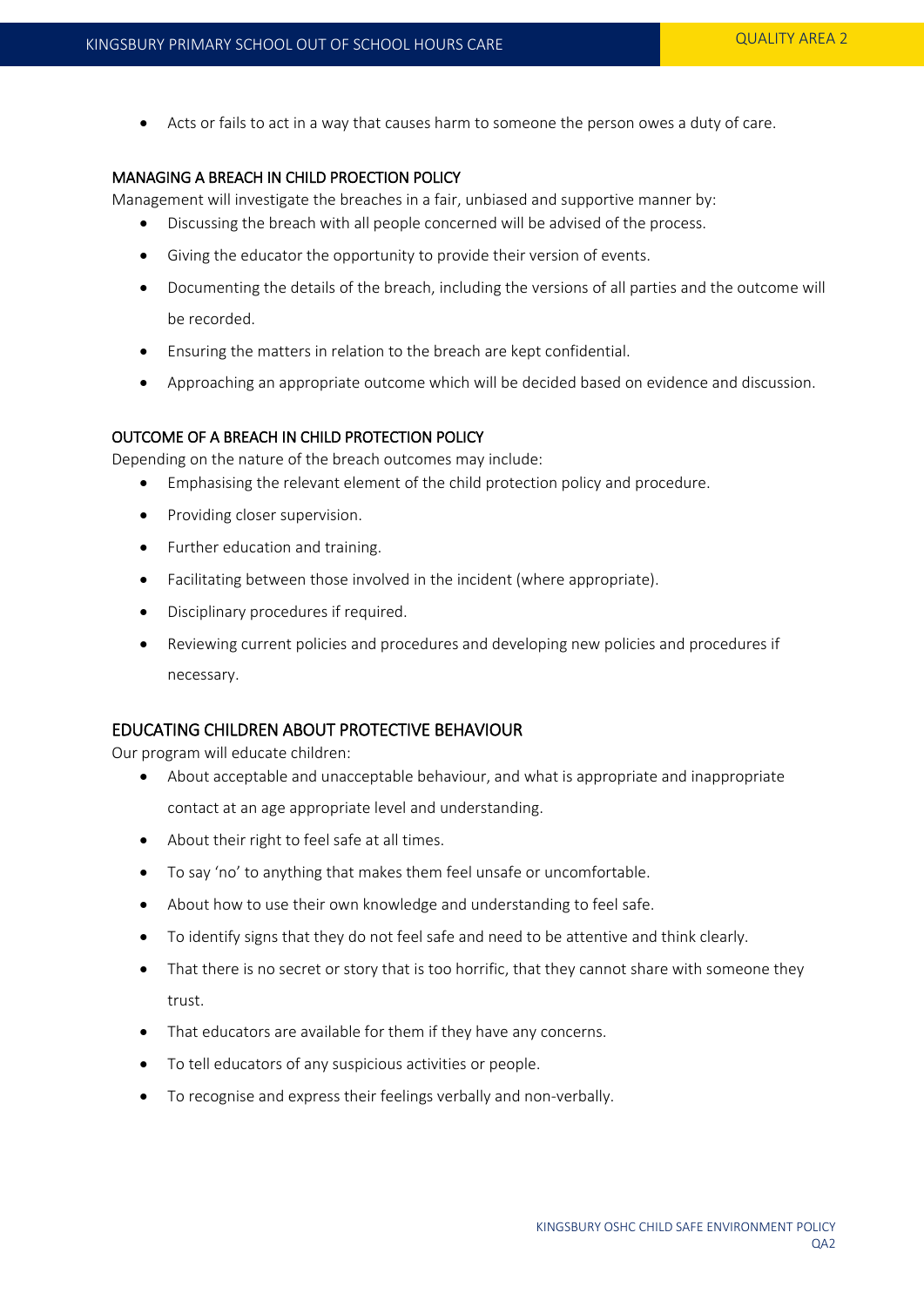| 11                  | <b>REPORTING AUTHORITY   1.2 CONTACT DETAILS</b> |
|---------------------|--------------------------------------------------|
| Department of Human | Child Protection Crisis Line (urgent concerns)   |
| Services            | Ph. 13 12 78                                     |
|                     | Ph. 1800 212 936                                 |
|                     |                                                  |
|                     | National Child Abuse Helpline:                   |
|                     | Ph. 1800 99 10 99 (9am-5pm AEST)                 |

| <b>JURISDICTIONAL CONTACTS</b><br>1.3                                                                                                                                                                                            | <b>CONTACT DETAILS</b> |
|----------------------------------------------------------------------------------------------------------------------------------------------------------------------------------------------------------------------------------|------------------------|
| <b>North Division</b><br>Banyule, Buloke, Darebin, Campaspe, Central Goldfield,<br>Gannawarra, Greater Bendigo, Hume, Loddon, Macedon<br>Ranges, Mildura, Moreland, Mount Alexander, Nillumbik,<br>Swan Hill, Whittlesea, Yarra. | 1300 664 977<br>1.4.1  |

# **SOURCE**

- [An Overview to the Victorian child safe standards,](http://providers.dhhs.vic.gov.au/child-safe-standards) has information to help organisations understand the requirements of each of the child safe standards, including examples of measures organisations can put in place, a self-audit tool and a glossary of key terms: <http://providers.dhhs.vic.gov.au/child-safe-standards>
- Australian Children's Education & Care Quality Authority. (2014).
- Belonging, Being and Becoming: The Early Years Learning Framework for Australia. (2009).
- *Child Protection (Working with Children) Act 2012*
- [Child safe standards page](http://providers.dhhs.vic.gov.au/child-safe-standards) of the Department of Health and Human Services' Service Providers: <http://providers.dhhs.vic.gov.au/child-safe-standards>
- *Child Wellbeing and Safety Act 2005* (Vic)
- *Children and Young Persons (Care and Protection) Act 1998*
- *Children, Youth and Families Act 2005* (as amended 2014) (Vic)
- Community and Disability Services Ministers' Conference. (2005). Creating safe environments for children: Organisations, employees and volunteers: National framework.
- [Creating child safe organisations page](http://providers.dhhs.vic.gov.au/creating-child-safe-organisations) of the Department of Health and Human Services' Service Providers[: http://providers.dhhs.vic.gov.au/creating-child-safe-organisations](http://providers.dhhs.vic.gov.au/creating-child-safe-organisations)
- Early Childhood Australia Code of Ethics. (2016).
- Education and Care Services National Regulations. (2011).
- Failure to Disclose 2014
- Failure to Protect 2015
- *Family Law Act 1975* (Cth)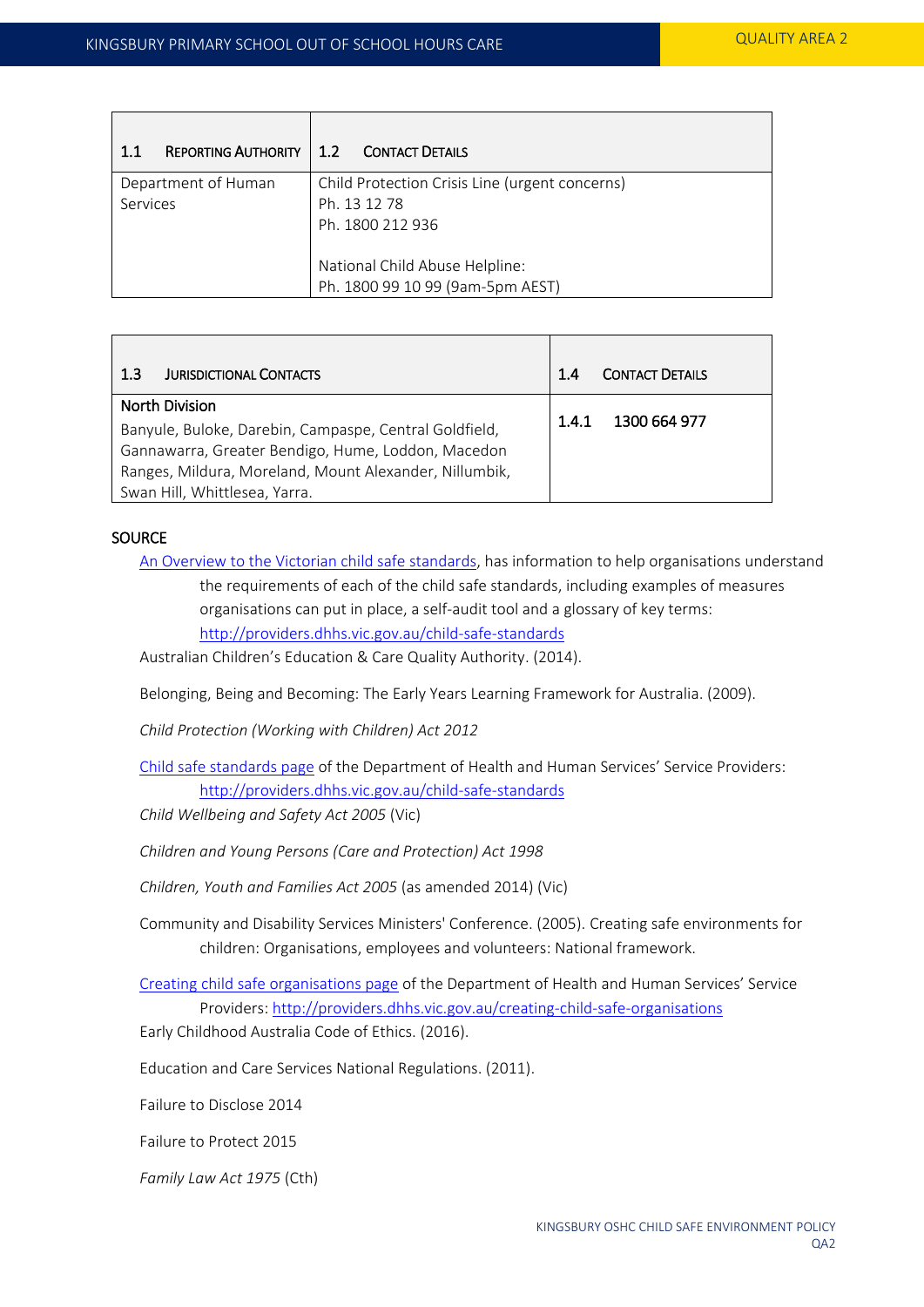Guide to the Education and Care Services National Law and the Education and Care Services National Regulations. (2017).

Guide to the National Quality Standard. (2017).

- Mandatory Reporting: [https://aifs.gov.au/publications/families-policy-and-law/14-mandatory](https://aifs.gov.au/publications/families-policy-and-law/14-mandatory-reporting-laws)[reporting-laws](https://aifs.gov.au/publications/families-policy-and-law/14-mandatory-reporting-laws)
- National Comparison of Child Protection Systems: [https://aifs.gov.au/cfca/publications/national](https://aifs.gov.au/cfca/publications/national-comparison-child-protection-systems)[comparison-child-protection-systems](https://aifs.gov.au/cfca/publications/national-comparison-child-protection-systems)

Reporting abuse and neglect[: https://aifs.gov.au/cfca/publications/reporting-abuse-and-neglect](https://aifs.gov.au/cfca/publications/reporting-abuse-and-neglect)

Revised National Quality Standard. (2018).

- State of Victoria (Department of Education and Training). (2017). Early childhood guidance: Identifying signs of child abuse: [www.education.vic.gov.au](http://www.education.vic.gov.au/)
- *The Charter of Human Rights and Responsibilities Act 2006* (Vic)
- *The Commission for Children and Young People Act 1998*

*The Commission for Children and Young People Act* 2012

*Working with Children Act 2005* (Vic)

## REVIEW

| <b>POLICY REVIEWED</b> | <b>MODIFICATIONS</b>                                                                                    | NEXT REVIEW DATE |
|------------------------|---------------------------------------------------------------------------------------------------------|------------------|
| March 2019             | New policy created. Ratified by the Kingsbury<br>Primary School Council on 21 <sup>st</sup> March 2019. | March 2020       |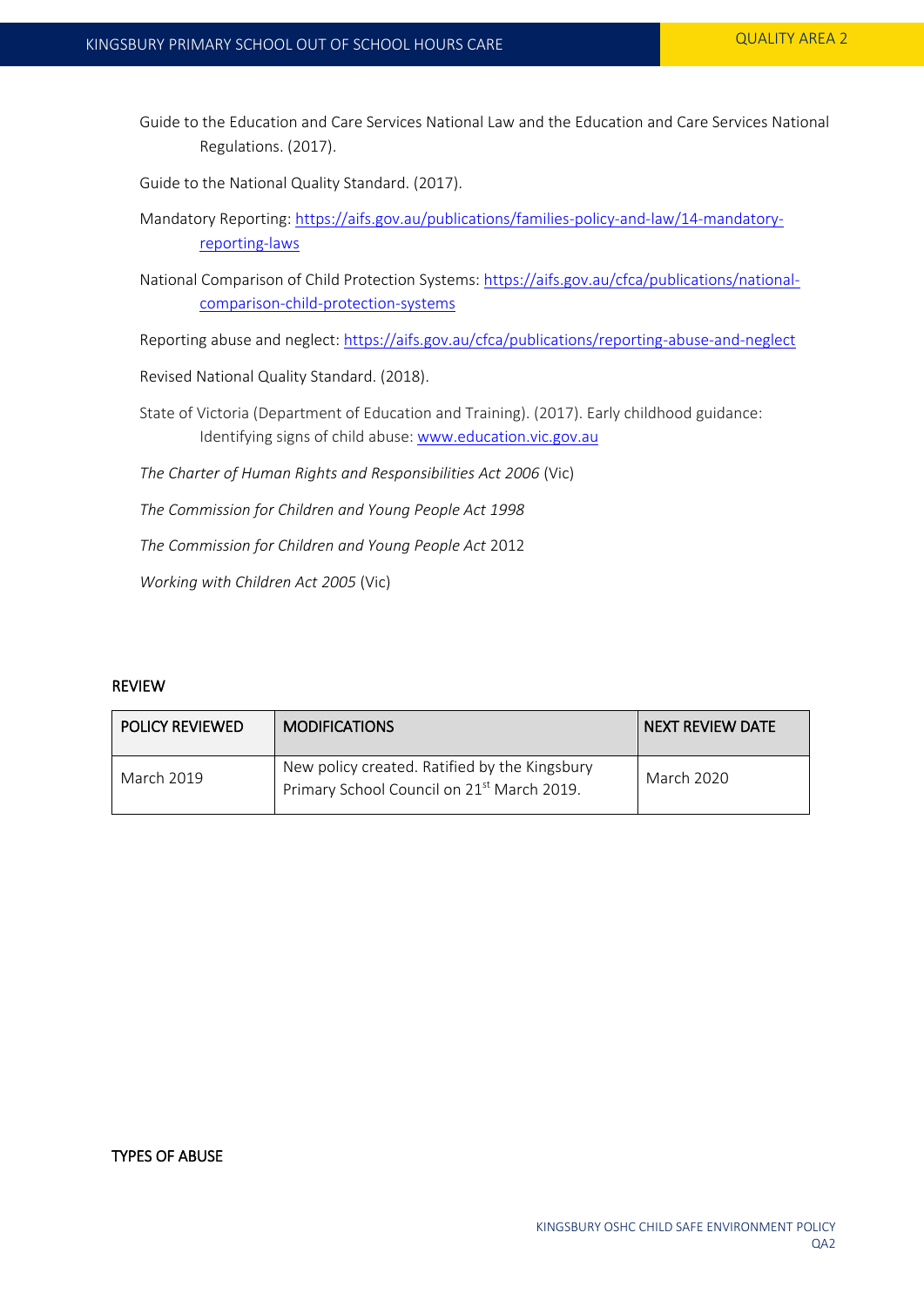#### Physical Child Abuse

Physical child abuse is the non-accidental infliction of physical injury or harm on a child. Examples of physical abuse may include beating, shaking, burning, and assault with implements.

#### Child sexual abuse

Child sexual abuse is when a person uses power or authority over a child to involve them in sexual activity. This can include a wide range of physical and non-contact sexual activity such as kissing or fondling a child in a sexual way, exposure of the child to pornography, talking to the child in a sexually explicit way or exposing a sexual body part to a child.

Child sexual abuse does not always involve force. In some circumstances a child may be manipulated into believing that they have brought the abuse on themselves, or that the abuse is an expression of love through a process of grooming.

Any child can be victim of sexual abuse, however children who are vulnerable, isolated and/or have a disability are disproportionately abused and are much more likely to become victim.

## Child sexual exploitation

Child sexual exploitation is also a form of sexual abuse where offenders use their power, (physical, financial or emotional) over a child to sexually or emotionally abuse them.

It often involves situations and relationships where young people receive something (food, accommodation, drugs, alcohol, cigarettes, affection, gifts, money, etc.) in return for participating in sexual activities.

Child sexual exploitation can occur in person or online, and sometimes the child may not even realise they are a victim. For more information on child sexual exploitation and advice on specific strategies for identifying and preventing exploitation please see Prevention of Child Sexual Exploitation and Grooming at<http://www.education.vic.gov.au/about/programs/health/protect/Pages/exploitationgrooming.aspx>

## Grooming

Grooming is when a person engages in predatory conduct to prepare a child for sexual activity at a later time. Grooming can include communicating and/or attempting to befriend or establish a relationship or other emotional connection with the child or their parent/carer.

Sometimes it is hard to see when someone is being groomed until after they have been sexually abused, because some grooming behaviour can look like "normal" caring behaviour.

## Problem sexual behaviour

Problem sexual behaviour is the term used by the Victorian government and funded service providers to describe concerning sexual behaviour exhibited by children under the age of 10 years. Children under 10 years are deemed unable to consent to any form of sexual activity and cannot be held criminally responsible for their behaviour.

Emotional abuse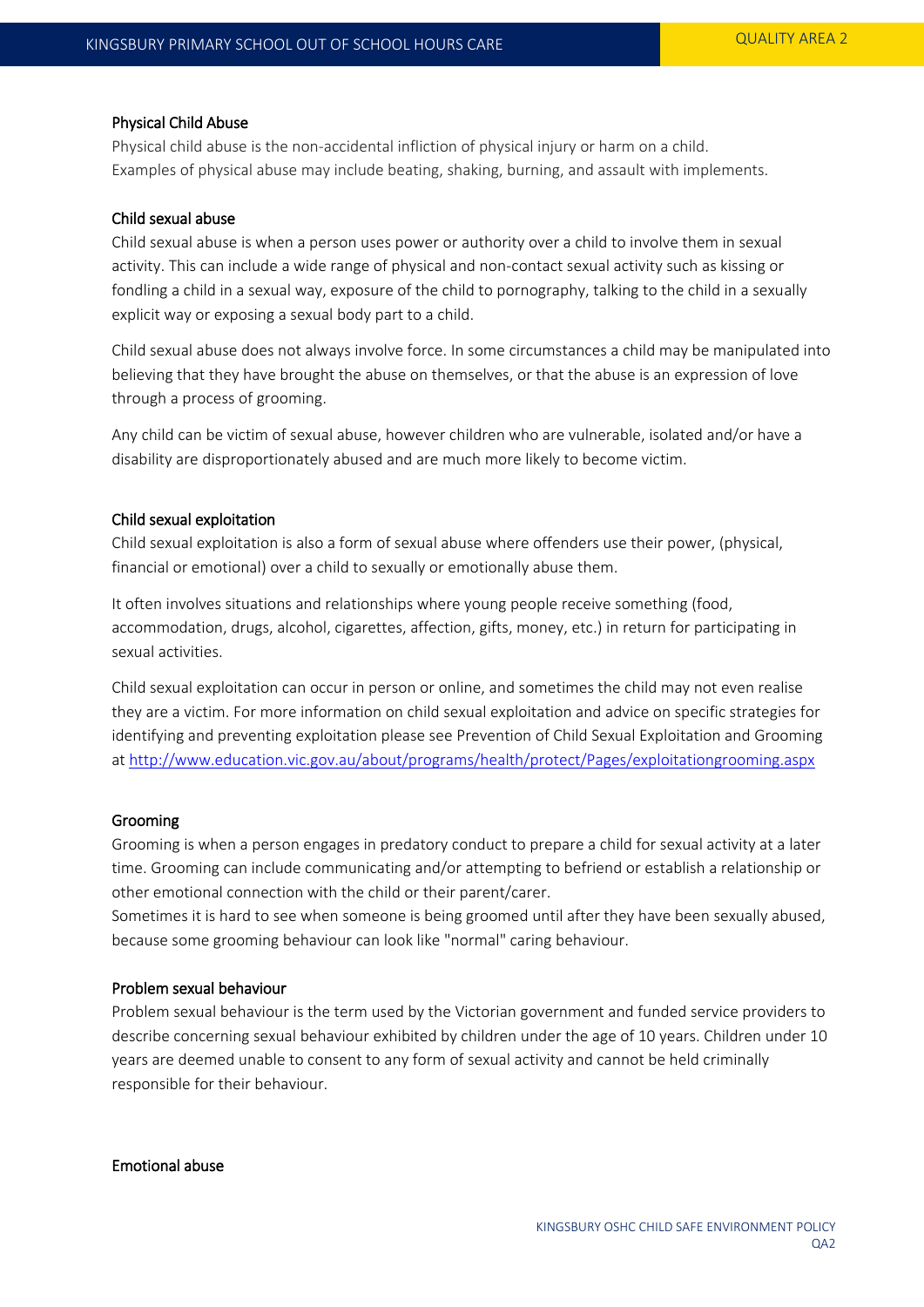Emotional child abuse occurs when a child is repeatedly rejected, isolated, or frightened by threats, or by witnessing family violence.

It also includes hostility, derogatory name-calling and put-downs, and persistent coldness from a person, to the extent that the child suffers, or is likely to suffer, emotional or psychological harm to their physical or developmental health. Emotional abuse may occur with or without other forms of abuse.

# **Neglect**

Neglect includes a failure to provide the child with one or more of the following to the extent that the health or physical development of the child is significantly impaired or placed at serious risk:

- An adequate standard of nutrition.
- Medical care.
- Clothing.
- Shelter.
- Supervision.

In some circumstances the neglect of a child can place the child's immediate safety and development at serious risk, or may not immediately compromise the safety of the child, but is likely to result in longer term cumulative harm.

# Family violence

Family violence is behaviour towards a family member that may include:

- Physical violence or threats of violence.
- Verbal abuse, including threats.
- Emotional or psychological abuse.
- Sexual abuse.
- Financial and social abuse.

A child's exposure to family violence constitutes child abuse. This exposure can be very harmful and may result in physical harm and long-term physical, psychological and emotional trauma. Action must be taken to protect the child, and to mitigate or limit their trauma. The longer that a child experiences or is exposed to family violence, the more harmful it is.

# Family violence in Aboriginal and Torres Strait Islander communities

In identifying family violence in Aboriginal and Torres Strait Islander communities it is important to recognise that:

- Aboriginal and Torres Strait Islander family violence may relate to relationships that aren't captured by the Western nuclear family model (e.g. grandparents, uncles and aunts, cousins and other community and culturally defined relationships).
- Aboriginal and Torres Strait Islander family violence can also include cultural and spiritual abuse.
- Perpetrators of Aboriginal and Torres Strait Islander family violence may not be Aboriginal and Torres Strait Islander people.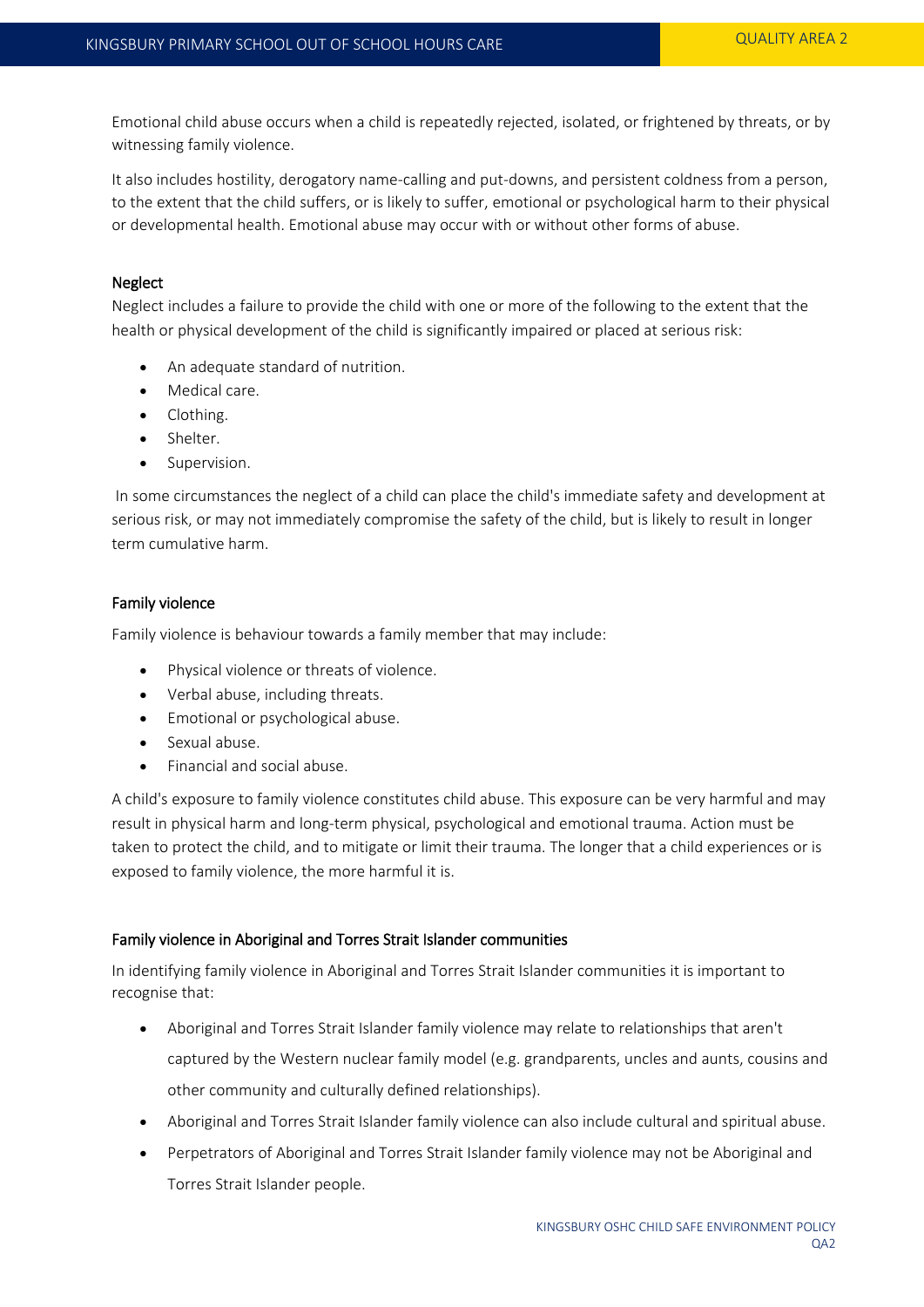Aboriginal and Torres Strait Islander family violence occurs in a historical context of colonisation, dispossession, and the loss of culture. This has resulted in the breakdown of kinship systems and of traditional law, racism, and previous government policies of forced removal of children from families. However, this should never detract from the legitimacy of the survivor's experience of violence, or your obligation to report and respond to any suspected family violence.

## INDICATORS OF ABUSE

There are common physical and behavioural signs that may indicate abuse or neglect. The following is a guide only. The presence of one of these signs does not necessarily mean abuse or neglect. Behavioural